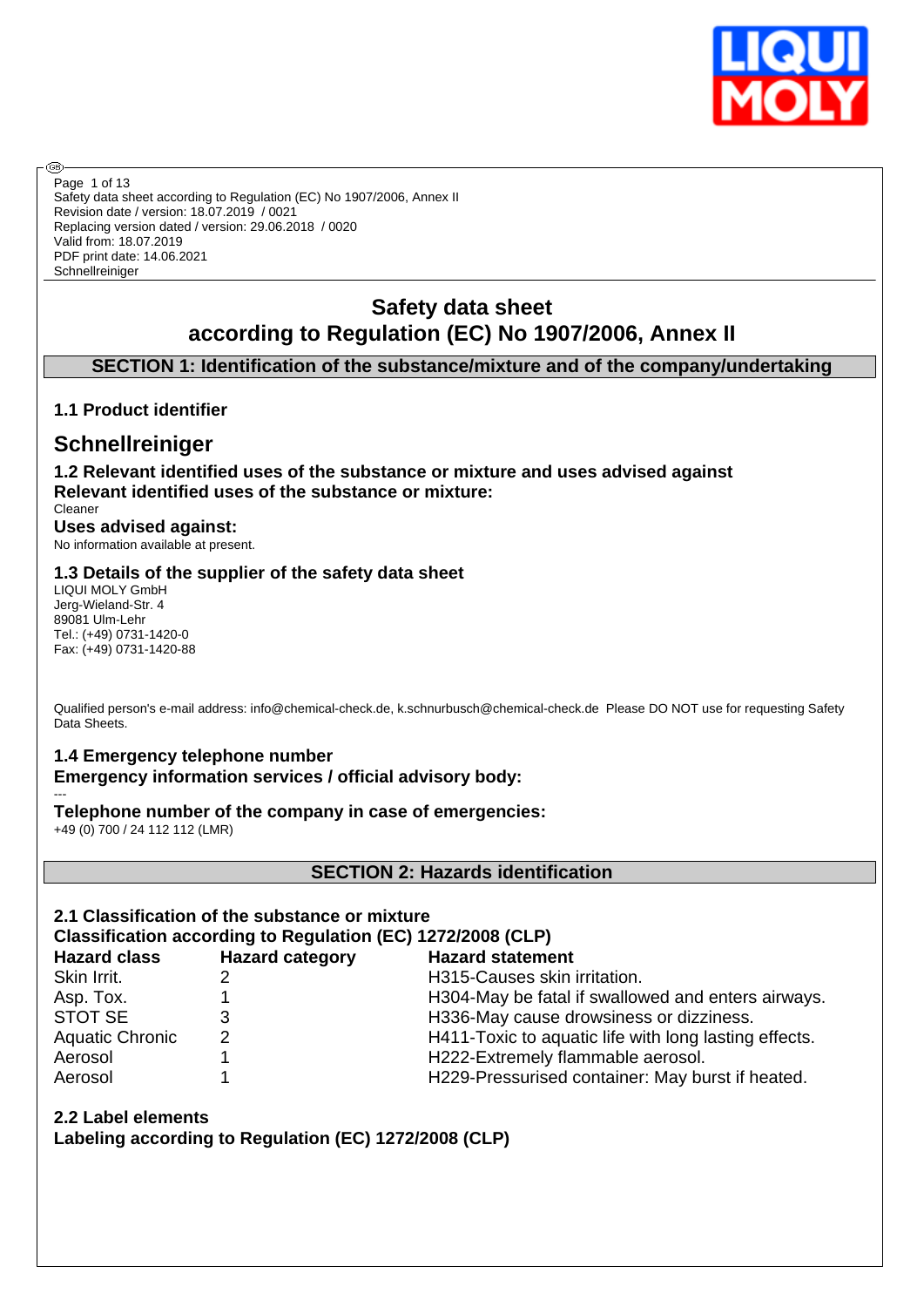

Page 2 of 13

**®** 

Safety data sheet according to Regulation (EC) No 1907/2006, Annex II Revision date / version: 18.07.2019 / 0021 Replacing version dated / version: 29.06.2018 / 0020 Valid from: 18.07.2019 PDF print date: 14.06.2021 Schnellreiniger



H315-Causes skin irritation. H336-May cause drowsiness or dizziness. H411-Toxic to aquatic life with long lasting effects. H222-Extremely flammable aerosol. H229-Pressurised container: May burst if heated.

P101-If medical advice is needed, have product container or label at hand. P102-Keep out of reach of children. P210-Keep away from heat, hot surfaces, sparks, open flames and other ignition sources. No smoking. P211-Do not spray on an open flame or other ignition source. P251-Do not pierce or burn, even after use. P261-Avoid breathing vapours or spray. P273-Avoid release to the environment. P280-Wear protective gloves.

P312-Call a POISON CENTRE / doctor if you feel unwell.

P405-Store locked up. P410+P412-Protect from sunlight. Do not expose to temperatures exceeding 50 °C.

P501-Dispose of contents / container to an approved waste disposal facility.

Without adequate ventilation, formation of explosive mixtures may be possible. Hydrocarbons, C6-C7, n-alkanes, isoalkanes, cyclics, <5% n-hexane

#### **2.3 Other hazards**

The mixture does not contain any vPvB substance (vPvB = very persistent, very bioaccumulative) or is not included under XIII of the regulation (EC) 1907/2006 (< 0,1 %).

The mixture does not contain any PBT substance (PBT = persistent, bioaccumulative, toxic) or is not included under XIII of the regulation (EC) 1907/2006 (< 0,1 %).

### **SECTION 3: Composition/information on ingredients**

#### **3.1 Substances**

# n.a. **3.2 Mixtures**

| Hydrocarbons, C6-C7, n-alkanes, isoalkanes, cyclics, <5% n-hexane      |                                                         |
|------------------------------------------------------------------------|---------------------------------------------------------|
| <b>Registration number (REACH)</b>                                     | 01-2119475514-35-XXXX                                   |
| Index                                                                  | $---$                                                   |
| EINECS, ELINCS, NLP, REACH-IT List-No.                                 | $921 - 024 - 6$                                         |
| <b>CAS</b>                                                             | ---                                                     |
| content %                                                              | 50-100                                                  |
| Classification according to Regulation (EC) 1272/2008 (CLP), M-factors | Flam. Lig. 2, H225                                      |
|                                                                        | Asp. Tox. 1, H304                                       |
|                                                                        | Skin Irrit. 2. H315                                     |
|                                                                        | STOT SE 3. H336                                         |
|                                                                        | Aquatic Chronic 2, H411                                 |
|                                                                        |                                                         |
| <b>Carbon dioxide</b>                                                  | Substance for which an EU exposure limit value applies. |
| <b>Registration number (REACH)</b>                                     | $-- -$                                                  |
| <b>Index</b>                                                           | $---$                                                   |
| EINECS, ELINCS, NLP, REACH-IT List-No.                                 | 204-696-9                                               |
| <b>CAS</b>                                                             | 124-38-9                                                |

| <b>CAS</b>                                                             | 124-38-9 |
|------------------------------------------------------------------------|----------|
| content %                                                              |          |
| Classification according to Regulation (EC) 1272/2008 (CLP), M-factors | $- - -$  |

For the text of the H-phrases and classification codes (GHS/CLP), see Section 16. The substances named in this section are given with their actual, appropriate classification!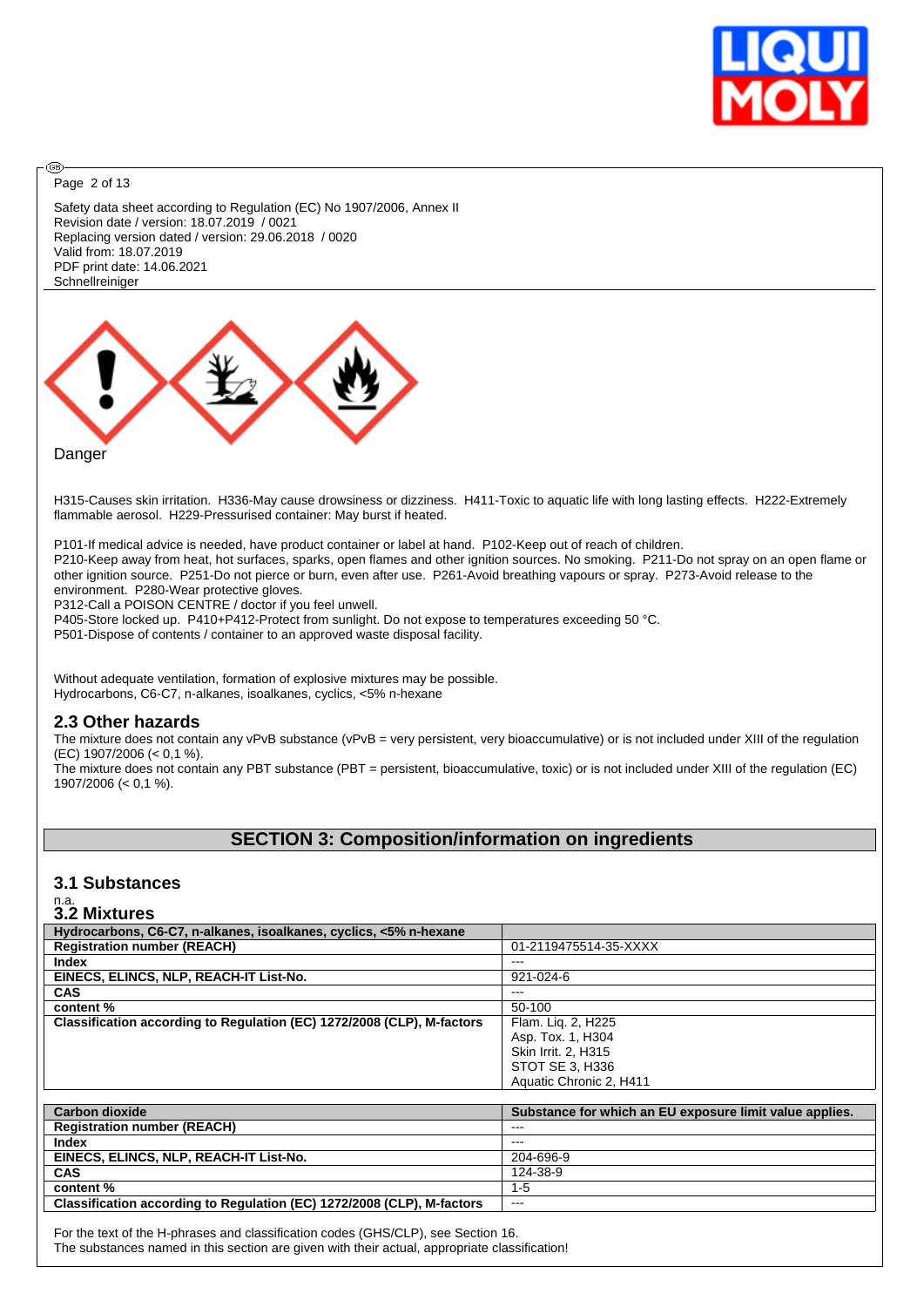

Safety data sheet according to Regulation (EC) No 1907/2006, Annex II Revision date / version: 18.07.2019 / 0021 Replacing version dated / version: 29.06.2018 / 0020 Valid from: 18.07.2019 PDF print date: 14.06.2021 Schnellreiniger Page 3 of 13

For substances that are listed in appendix VI, table 3.1 of the regulation (EC) no. 1272/2008 (CLP regulation) this means that all notes that may be given here for the named classification have been taken into account.

### **SECTION 4: First aid measures**

#### **4.1 Description of first aid measures**

First-aiders should ensure they are protected!

Never pour anything into the mouth of an unconscious person!

#### **Inhalation**

൹

Remove person from danger area.

Supply person with fresh air and consult doctor according to symptoms.

If the person is unconscious, place in a stable side position and consult a doctor.

#### **Skin contact**

Remove polluted, soaked clothing immediately, wash thoroughly with plenty of water and soap, in case of irritation of the skin (flare), consult a doctor.

#### **Eye contact**

Remove contact lenses.

Wash thoroughly for several minutes using copious water. Seek medical help if necessary.

#### **Ingestion**

Typically no exposure pathway. Do not induce vomiting. Danger of aspiration.

#### **4.2 Most important symptoms and effects, both acute and delayed**

If applicable delayed symptoms and effects can be found in section 11 and the absorption route in section 4.1.

### In certain cases, the symptoms of poisoning may only appear after an extended period / after several hours.

# **4.3 Indication of any immediate medical attention and special treatment needed**

Symptomatic treatment.

**SECTION 5: Firefighting measures**

## **5.1 Extinguishing media**

### **Suitable extinguishing media**

CO2 Extinction powder Foam **Unsuitable extinguishing media Water** 

### **5.2 Special hazards arising from the substance or mixture**

In case of fire the following can develop: Oxides of carbon Toxic gases Danger of bursting (explosion) when heated

Explosive vapour/air or gas/air mixtures.

### **5.3 Advice for firefighters**

In case of fire and/or explosion do not breathe fumes. Protective respirator with independent air supply. According to size of fire Full protection, if necessary. Dispose of contaminated extinction water according to official regulations.

### **SECTION 6: Accidental release measures**

### **6.1 Personal precautions, protective equipment and emergency procedures**

Remove possible causes of ignition - do not smoke.

Ensure sufficient supply of air.

Avoid inhalation, and contact with eyes or skin.

### **6.2 Environmental precautions**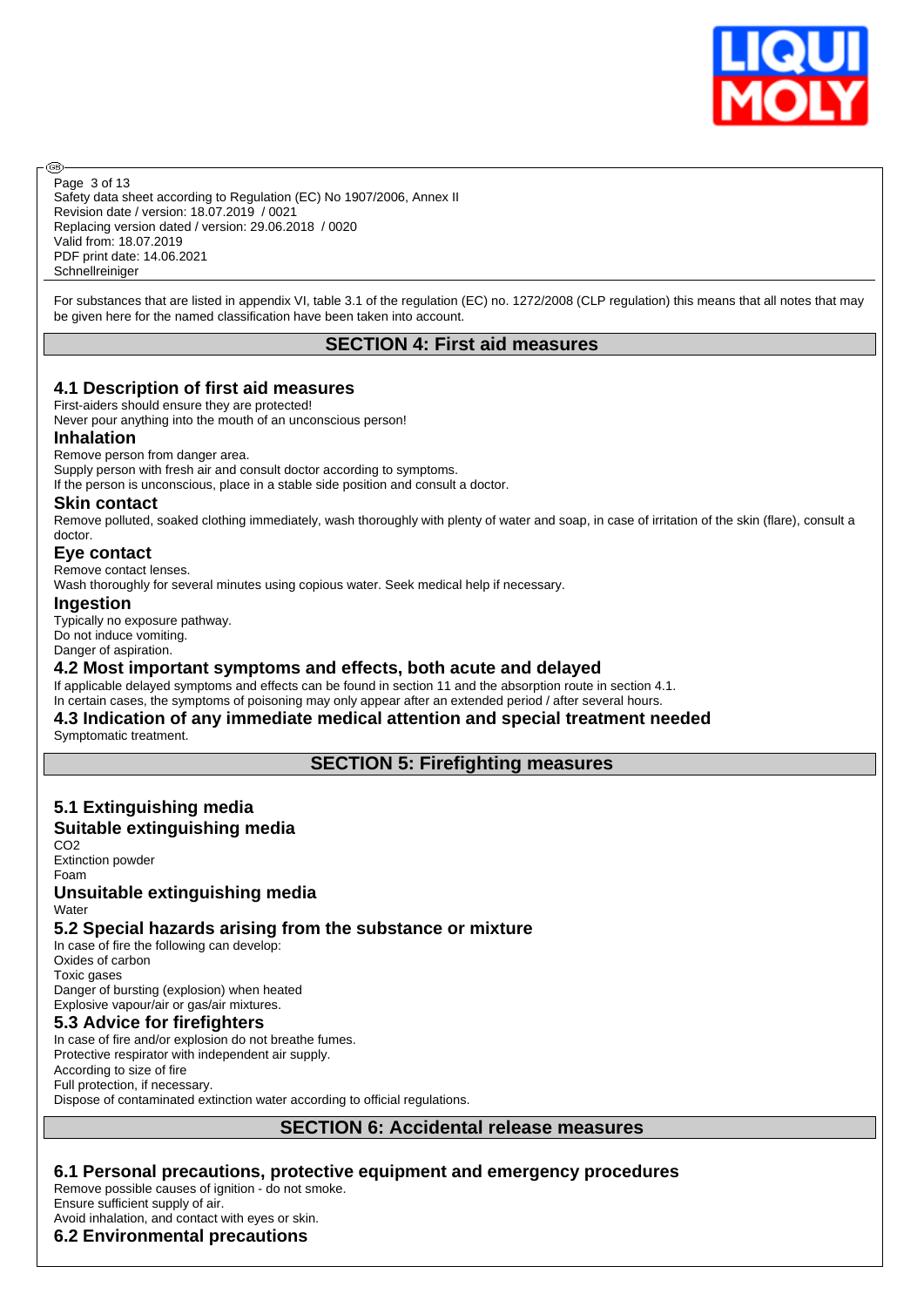

Safety data sheet according to Regulation (EC) No 1907/2006, Annex II Revision date / version: 18.07.2019 / 0021 Replacing version dated / version: 29.06.2018 / 0020 Valid from: 18.07.2019 PDF print date: 14.06.2021 Schnellreiniger Page 4 of 13

If leakage occurs, dam up.

അ

Resolve leaks if this possible without risk.

Prevent surface and ground-water infiltration, as well as ground penetration. Prevent from entering drainage system.

If accidental entry into drainage system occurs, inform responsible authorities.

#### **6.3 Methods and material for containment and cleaning up**

If spray or gas escapes, ensure ample fresh air is available.

Active substance:

Soak up with absorbent material (e.g. universal binding agent, sand, diatomaceous earth) and dispose of according to Section 13. Fill the absorbed material into lockable containers.

Do not wash away with water or watery cleaning agents.

#### **6.4 Reference to other sections**

For personal protective equipment see Section 8 and for disposal instructions see Section 13.

**SECTION 7: Handling and storage**

In addition to information given in this section, relevant information can also be found in section 8 and 6.1.

#### **7.1 Precautions for safe handling**

#### **7.1.1 General recommendations**

Ensure good ventilation.

Avoid inhalation of the vapours.

Keep away from sources of ignition - Do not smoke.

Take precautions against electrostatic charges.

Do not use on hot surfaces. Avoid contact with eyes or skin.

Eating, drinking, smoking, as well as food-storage, is prohibited in work-room.

Observe directions on label and instructions for use.

Use working methods according to operating instructions.

#### **7.1.2 Notes on general hygiene measures at the workplace**

General hygiene measures for the handling of chemicals are applicable.

Wash hands before breaks and at end of work.

Keep away from food, drink and animal feedingstuffs.

Remove contaminated clothing and protective equipment before entering areas in which food is consumed.

#### **7.2 Conditions for safe storage, including any incompatibilities**

Keep out of access to unauthorised individuals. Not to be stored in gangways or stair wells. Store product closed and only in original packing. Observe special regulations for aerosols! Observe special storage conditions. Do not store with flammable or self-igniting materials.

Keep protected from direct sunlight and temperatures over 50°C.

Store in a well-ventilated place.

Store cool.

#### Store in a dry place. **7.3 Specific end use(s)**

No information available at present.

#### **SECTION 8: Exposure controls/personal protection**

#### **8.1 Control parameters**

Workplace exposure limit (WEL) of the total hydrocarbon solvent content of the mixture (RCP method according to EH40): 600 mg/m3

| ෛ<br><b>Chemical Name</b> | Hydrocarbons, C6-C7, n-alkanes, isoalkanes, cyclics, <5% n-hexane | Content %:50-<br>100                        |     |  |  |
|---------------------------|-------------------------------------------------------------------|---------------------------------------------|-----|--|--|
| WEL-TWA: 600 mg/m3        | $WEL-STEL: ---$                                                   |                                             | --- |  |  |
| Monitoring procedures:    | Compur - KITA-187 S (551 174)                                     |                                             |     |  |  |
| $BMGV:---$                |                                                                   | Other information: (OEL acc. to RCP-method, |     |  |  |
|                           |                                                                   | paragraphs 84-87, EH40)                     |     |  |  |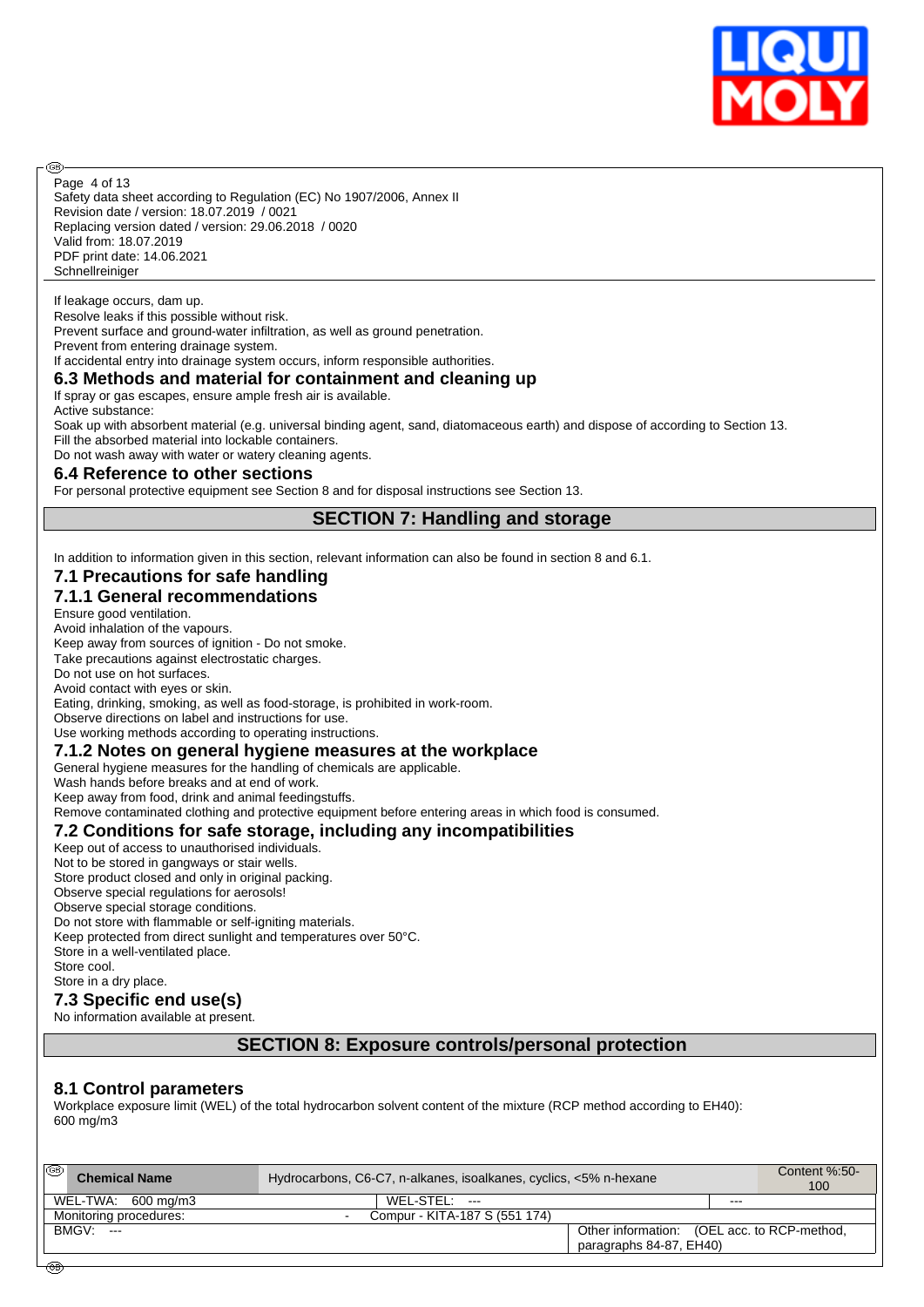

Page 5 of 13

രി

Safety data sheet according to Regulation (EC) No 1907/2006, Annex II Revision date / version: 18.07.2019 / 0021 Replacing version dated / version: 29.06.2018 / 0020 Valid from: 18.07.2019 PDF print date: 14.06.2021 Schnellreiniger

| <b>Chemical Name</b>                       | Carbon dioxide |                                                              | Content %:1-5 |
|--------------------------------------------|----------------|--------------------------------------------------------------|---------------|
| WEL-TWA: 5000 ppm (9150 mg/m3) (WEL), 5000 |                | WEL-STEL: 15000 ppm (27400 mg/m3) (WEL)<br>---               |               |
| ppm (9000 mg/m3) (EU)                      |                |                                                              |               |
| Monitoring procedures:                     | -              | Draeger - Carbon Dioxide 0,1%/a (CH 23 501)                  |               |
|                                            |                | Draeger - Carbon Dioxide 0,5%/a (CH 31 401)                  |               |
|                                            |                | Draeger - Carbon Dioxide 1%/a (CH 25 101)                    |               |
|                                            |                | Draeger - Carbon Dioxide 100/a (81 01 811)                   |               |
|                                            |                | Draeger - Carbon Dioxide 5%/A (CH 20 301)                    |               |
|                                            |                | Compur - KITA-126 B (549 475)                                |               |
|                                            | $\blacksquare$ | Compur - KITA-126 SA (549 467)                               |               |
|                                            | ٠              | Compur - KITA-126 SB (548 816)                               |               |
|                                            |                | Compur - KITA-126 SF (549 491)                               |               |
|                                            |                | Compur - KITA-126 SG (550 210)                               |               |
|                                            |                | Compur - KITA-126 SH (549 509)                               |               |
|                                            |                | Compur - KITA-126 UH (549 517)                               |               |
|                                            |                | NIOSH 6603 (Carbon dioxide) - 1994                           |               |
|                                            | $\blacksquare$ | OSHA ID-172 (Carbon dioxide in workplace atmospheres) - 1990 |               |
| BMGV:                                      |                | Other information:<br>$---$                                  |               |

| Hydrocarbons, C6-C7, n-alkanes, isoalkanes, cyclics, <5% n-hexane |                                                  |                                |                   |       |                 |             |  |  |  |
|-------------------------------------------------------------------|--------------------------------------------------|--------------------------------|-------------------|-------|-----------------|-------------|--|--|--|
| Area of application                                               | Exposure route /<br>Environmental<br>compartment | <b>Effect on health</b>        | <b>Descriptor</b> | Value | Unit            | <b>Note</b> |  |  |  |
| Consumer                                                          | Human - dermal                                   | Long term, systemic<br>effects | <b>DNEL</b>       | 699   | mg/kg<br>bw/dav |             |  |  |  |
| Consumer                                                          | Human - inhalation                               | Long term, systemic<br>effects | <b>DNEL</b>       | 608   | mg/m3           |             |  |  |  |
| Consumer                                                          | Human - oral                                     | Long term, systemic<br>effects | <b>DNEL</b>       | 699   | mg/kg<br>bw/dav |             |  |  |  |
| Workers / employees                                               | Human - dermal                                   | Long term, systemic<br>effects | <b>DNEL</b>       | 773   | mg/kg<br>bw/dav |             |  |  |  |
| Workers / employees                                               | Human - dermal                                   | Long term, systemic<br>effects | <b>DNEL</b>       | 300   | mg/kg<br>bw/day |             |  |  |  |
| Workers / employees                                               | Human - inhalation                               | Long term, systemic<br>effects | <b>DNEL</b>       | 2035  | mg/m3           |             |  |  |  |

 WEL-TWA = Workplace Exposure Limit - Long-term exposure limit (8-hour TWA (= time weighted average) reference period) EH40. AGW = "Arbeitsplatzgrenzwert" (workplace limit value, Germany).

(8) = Inhalable fraction (Directive 2017/164/EU, Directive 2004/37/CE). (9) = Respirable fraction (Directive 2017/164/EU, Directive 2004/37/CE). (11) = Inhalable fraction (Directive 2004/37/CE). (12) = Inhalable fraction. Respirable fraction in those Member States that implement, on the date of the entry into force of this Directive, a biomonitoring system with a biological limit value not exceeding 0,002 mg Cd/g creatinine in urine (Directive 2004/37/CE). | WEL-STEL = Workplace Exposure Limit - Short-term exposure limit (15-minute reference period).

(8) = Inhalable fraction (2017/164/EU, 2017/2398/EU). (9) = Respirable fraction (2017/164/EU, 2017/2398/EU). (10) = Short-term exposure limit value in relation to a reference period of 1 minute (2017/164/EU). | BMGV = Biological monitoring guidance value EH40. BGW = "Biologischer Grenzwert" (biological limit value, Germany) | Other information: Sen = Capable of causing occupational asthma. Sk = Can be absorbed through skin. Carc = Capable of causing cancer and/or heritable genetic damage.

\*\* = The exposure limit for this substance is repealed through the TRGS 900 (Germany) of January 2006 with the goal of revision. (13) = The substance can cause sensitisation of the skin and of the respiratory tract (Directive 2004/37/CE), (14) = The substance can cause sensitisation of the skin (Directive 2004/37/CE).

# **8.2 Exposure controls**

### **8.2.1 Appropriate engineering controls**

Ensure good ventilation. This can be achieved by local suction or general air extraction.

If this is insufficient to maintain the concentration under the WEL or AGW values, suitable breathing protection should be worn.

Applies only if maximum permissible exposure values are listed here.

Suitable assessment methods for reviewing the effectiveness of protection measures adopted include metrological and non-metrological investigative techniques.

These are specified by e.g. EN 14042.

EN 14042 "Workplace atmospheres. Guide for the application and use of procedures for the assessment of exposure to chemical and biological agents".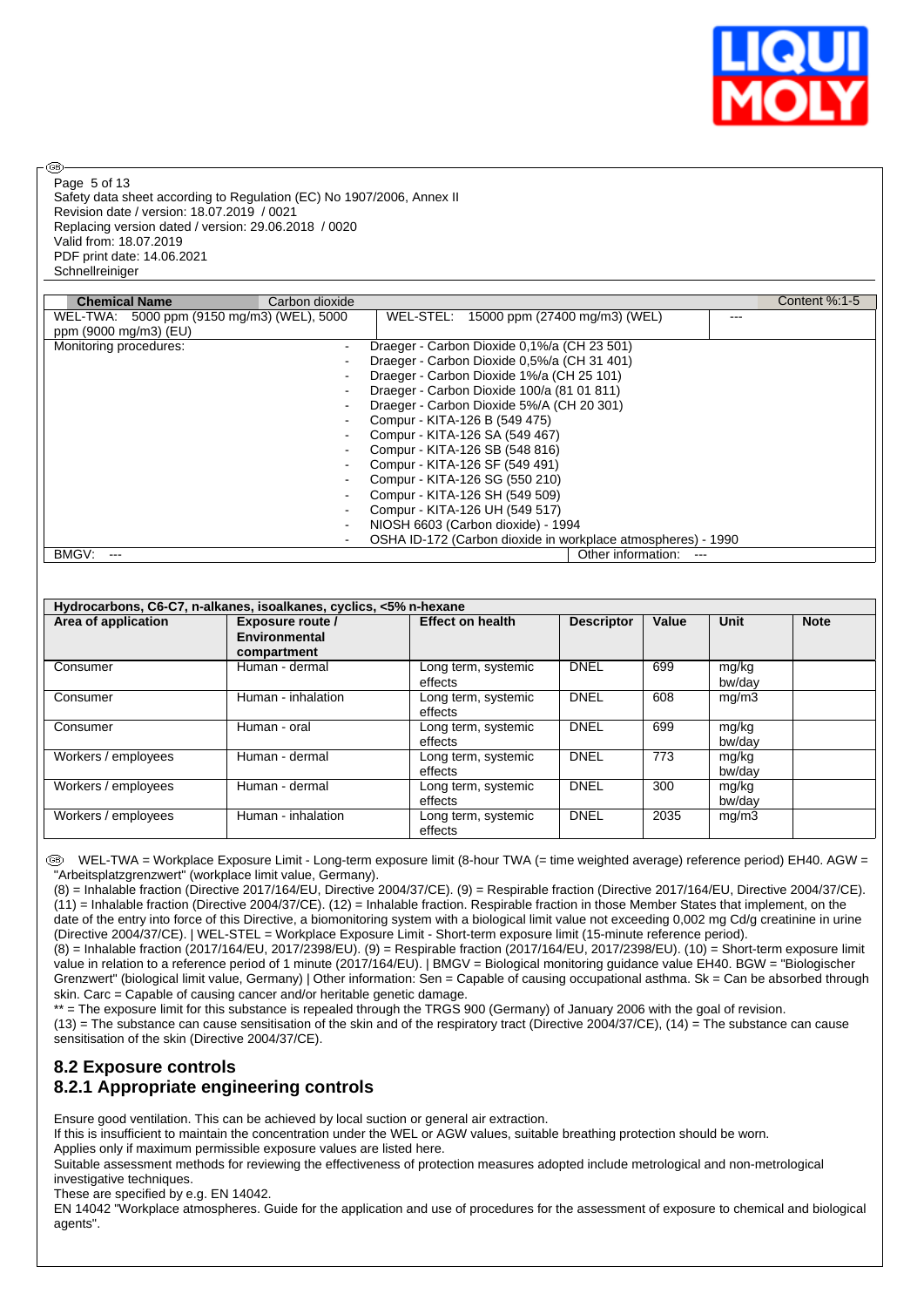

Page 6 of 13

@

Safety data sheet according to Regulation (EC) No 1907/2006, Annex II Revision date / version: 18.07.2019 / 0021 Replacing version dated / version: 29.06.2018 / 0020 Valid from: 18.07.2019 PDF print date: 14.06.2021 **Schnellreiniger** 

#### **8.2.2 Individual protection measures, such as personal protective equipment**

General hygiene measures for the handling of chemicals are applicable.

Wash hands before breaks and at end of work.

Keep away from food, drink and animal feedingstuffs.

Remove contaminated clothing and protective equipment before entering areas in which food is consumed.

Eye/face protection: Tight fitting protective goggles with side protection (EN 166).

Skin protection - Hand protection: Protective nitrile gloves (EN 374). Minimum layer thickness in mm: 0,38 Permeation time (penetration time) in minutes:  $<$  480

Protective hand cream recommended.

The breakthrough times determined in accordance with EN 16523-1 were not obtained under practical conditions. The recommended maximum wearing time is 50% of breakthrough time.

Skin protection - Other:

Protective working garments (e.g. safety shoes EN ISO 20345, long-sleeved protective working garments).

Respiratory protection: If OES or MEL is exceeded. Filter A2 P2 (EN 14387), code colour brown, white Observe wearing time limitations for respiratory protection equipment.

Thermal hazards: Not applicable

Additional information on hand protection - No tests have been performed.

In the case of mixtures, the selection has been made according to the knowledge available and the information about the contents. Selection of materials derived from glove manufacturer's indications.

Final selection of glove material must be made taking the breakthrough times, permeation rates and degradation into account.

Selection of a suitable glove depends not only on the material but also on other quality characteristics and varies from manufacturer to manufacturer.

In the case of mixtures, the resistance of glove materials cannot be predicted and must therefore be tested before use. The exact breakthrough time of the glove material can be requested from the protective glove manufacturer and must be observed.

#### **8.2.3 Environmental exposure controls**

No information available at present.

### **SECTION 9: Physical and chemical properties**

#### **9.1 Information on basic physical and chemical properties**

| Physical state:                          | Aerosol. Active substance: liquid.              |
|------------------------------------------|-------------------------------------------------|
| Colour:                                  | Colourless                                      |
| Odour:                                   | Characteristic                                  |
| Odour threshold:                         | Not determined                                  |
| pH-value:                                | Not determined                                  |
| Melting point/freezing point:            | Not determined                                  |
| Initial boiling point and boiling range: | 80 °C                                           |
| Flash point:                             | n.a.                                            |
| Evaporation rate:                        | Not determined                                  |
| Flammability (solid, gas):               | n.a.                                            |
| Lower explosive limit:                   | $0.6$ Vol-%                                     |
| Upper explosive limit:                   | 7.4 Vol-%                                       |
| Vapour pressure:                         | Not determined                                  |
| Vapour density (air $= 1$ ):             | Not determined                                  |
| Density:                                 | 0,691 g/cm3 (20°C, DIN 51757, Active substance) |
| Bulk density:                            | n.a.                                            |
| Solubility(ies):                         | Not determined                                  |
|                                          |                                                 |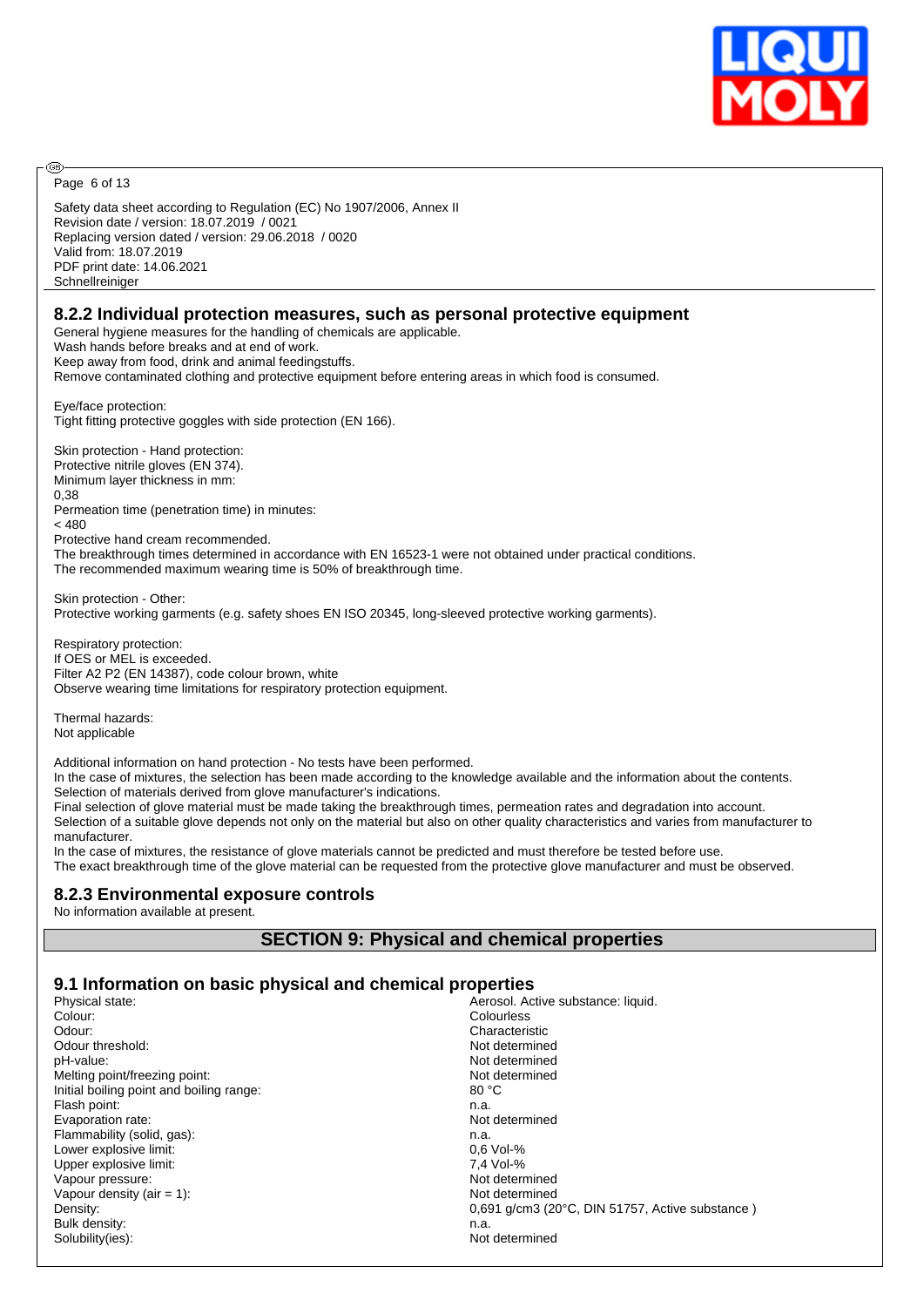

Safety data sheet according to Regulation (EC) No 1907/2006, Annex II Revision date / version: 18.07.2019 / 0021 Replacing version dated / version: 29.06.2018 / 0020 Valid from: 18.07.2019 PDF print date: 14.06.2021 **Schnellreiniger** Page 7 of 13

#### Water solubility: **Insoluble**

**®** 

Partition coefficient (n-octanol/water): Not determined<br>Auto-ignition temperature:  $>200 °C$  (Ignition Decomposition temperature: Viscosity: n.a.

Oxidising properties: No

# **9.2 Other information**

Fat solubility / solvent:<br>Conductivity: Surface tension: Not determined Solvents content: 36 % (Organic solvents )

>200 °C (Ignition temperature )<br>Not determined Explosive properties: Product is not explosive. Possible build up of explosive/highly flammable vapour/air mixture.

> Not determined<br>Not determined Not determined

### **SECTION 10: Stability and reactivity**

#### **10.1 Reactivity**

The product has not been tested.

**10.2 Chemical stability**

Stable with proper storage and handling.

**10.3 Possibility of hazardous reactions**

No dangerous reactions are known.

**10.4 Conditions to avoid**

Heating, open flame, ignition sources Pressure increase will result in danger of bursting.

#### **10.5 Incompatible materials**

Avoid contact with strong oxidizing agents.

**10.6 Hazardous decomposition products**

No decomposition when used as directed.

### **SECTION 11: Toxicological information**

#### **11.1 Information on toxicological effects**

Possibly more information on health effects, see Section 2.1 (classification).

| Schnellreiniger                  |                 |       |      |          |                    |              |
|----------------------------------|-----------------|-------|------|----------|--------------------|--------------|
| <b>Toxicity / effect</b>         | <b>Endpoint</b> | Value | Unit | Organism | <b>Test method</b> | <b>Notes</b> |
| Acute toxicity, by oral route:   |                 |       |      |          |                    | n.d.a.       |
| Acute toxicity, by dermal route: |                 |       |      |          |                    | n.d.a.       |
| Acute toxicity, by inhalation:   |                 |       |      |          |                    | n.d.a.       |
| Skin corrosion/irritation:       |                 |       |      |          |                    | n.d.a.       |
| Serious eye damage/irritation:   |                 |       |      |          |                    | n.d.a.       |
| Respiratory or skin              |                 |       |      |          |                    | n.d.a.       |
| sensitisation:                   |                 |       |      |          |                    |              |
| Germ cell mutagenicity:          |                 |       |      |          |                    | n.d.a.       |
| Carcinogenicity:                 |                 |       |      |          |                    | n.d.a.       |
| Reproductive toxicity:           |                 |       |      |          |                    | n.d.a.       |
| Specific target organ toxicity - |                 |       |      |          |                    | n.d.a.       |
| single exposure (STOT-SE):       |                 |       |      |          |                    |              |
| Specific target organ toxicity - |                 |       |      |          |                    | n.d.a.       |
| repeated exposure (STOT-RE):     |                 |       |      |          |                    |              |
| Aspiration hazard:               |                 |       |      |          |                    | n.d.a.       |
| Symptoms:                        |                 |       |      |          |                    | n.d.a.       |
|                                  |                 |       |      |          |                    |              |

| Hydrocarbons, C6-C7, n-alkanes, isoalkanes, cyclics, <5% n-hexane |                 |       |       |          |                      |              |  |  |
|-------------------------------------------------------------------|-----------------|-------|-------|----------|----------------------|--------------|--|--|
| <b>Toxicity / effect</b>                                          | <b>Endpoint</b> | Value | Unit  | Organism | <b>Test method</b>   | <b>Notes</b> |  |  |
| Acute toxicity, by oral route:                                    | LD50            | >5000 | mg/kg | Rat      | OECD 401 (Acute Oral |              |  |  |
|                                                                   |                 |       |       |          | Toxicity)            |              |  |  |
| Acute toxicity, by dermal route:                                  | ∟D50            | >2000 | mg/kg | Rat      | OECD 402 (Acute      |              |  |  |
|                                                                   |                 |       |       |          | Dermal Toxicity)     |              |  |  |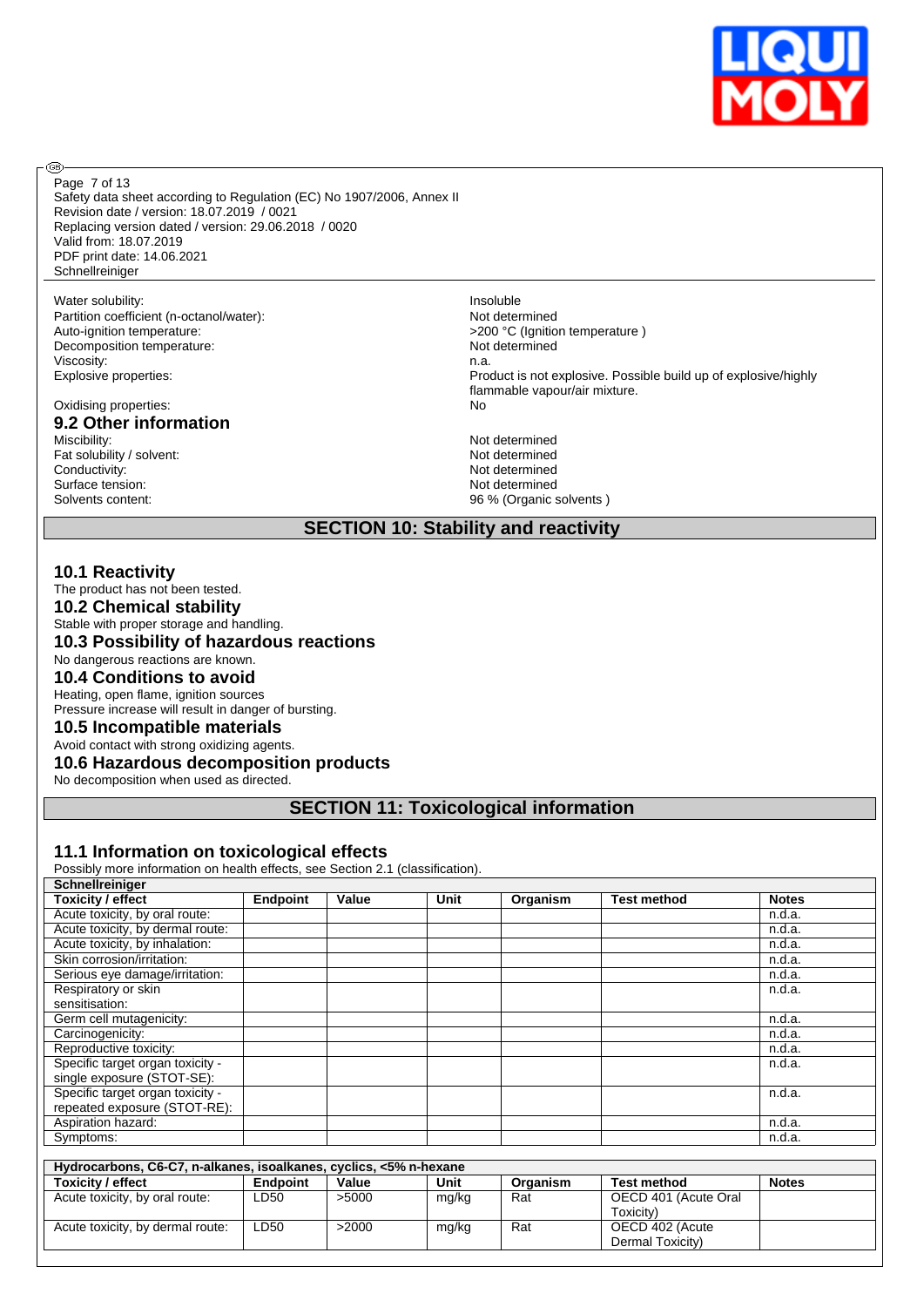

| <b>LC50</b> | $>20$           | mg/l/4h | Rat<br>Rabbit<br>Rabbit<br>Guinea pig | OECD 403 (Acute<br>Inhalation Toxicity)<br>OECD 404 (Acute<br>Dermal<br>Irritation/Corrosion)<br>OECD 405 (Acute Eye<br>Irritation/Corrosion) | Skin Irrit, 2<br>Mild irritant                                                                                                                                                                          |
|-------------|-----------------|---------|---------------------------------------|-----------------------------------------------------------------------------------------------------------------------------------------------|---------------------------------------------------------------------------------------------------------------------------------------------------------------------------------------------------------|
|             |                 |         |                                       |                                                                                                                                               |                                                                                                                                                                                                         |
|             |                 |         |                                       |                                                                                                                                               |                                                                                                                                                                                                         |
|             |                 |         |                                       |                                                                                                                                               | (Analogous<br>conclusion)                                                                                                                                                                               |
|             |                 |         |                                       | OECD 406 (Skin<br>Sensitisation)                                                                                                              | No (skin contact)                                                                                                                                                                                       |
|             |                 |         |                                       |                                                                                                                                               | Negative                                                                                                                                                                                                |
|             |                 |         |                                       | OECD 414 (Prenatal<br><b>Developmental Toxicity</b><br>Study)                                                                                 | Analogous<br>conclusion,<br>Negative                                                                                                                                                                    |
|             |                 |         |                                       |                                                                                                                                               | STOT SE 3,<br>H336                                                                                                                                                                                      |
|             |                 |         |                                       |                                                                                                                                               | Negative                                                                                                                                                                                                |
|             |                 |         |                                       |                                                                                                                                               | Yes                                                                                                                                                                                                     |
|             |                 |         |                                       |                                                                                                                                               | drowsiness.<br>unconsciousness<br>heart/circulatory<br>disorders.<br>headaches.<br>cramps,<br>drowsiness,<br>mucous<br>membrane<br>irritation,<br>dizziness,<br>nausea and<br>vomiting.<br>Not irritant |
|             |                 |         |                                       |                                                                                                                                               | (respiratory tract).                                                                                                                                                                                    |
|             |                 |         |                                       |                                                                                                                                               |                                                                                                                                                                                                         |
|             |                 |         |                                       |                                                                                                                                               |                                                                                                                                                                                                         |
|             |                 |         |                                       |                                                                                                                                               |                                                                                                                                                                                                         |
|             |                 |         |                                       |                                                                                                                                               | <b>Notes</b>                                                                                                                                                                                            |
|             |                 |         |                                       |                                                                                                                                               | unconsciousness<br>, blisters by skin-<br>contact,<br>vomiting,<br>frostbite,<br>annoyance,<br>palpitations,<br>itching,<br>headaches,<br>cramps, ear<br>noises, dizziness                              |
|             | <b>Endpoint</b> | Value   | Unit                                  | Organism                                                                                                                                      | <b>Test method</b>                                                                                                                                                                                      |

# **SECTION 12: Ecological information**

Possibly more information on environmental effects, see Section 2.1 (classification).

| Schnellreiniger            |                 |             |       |      |          |                    |              |
|----------------------------|-----------------|-------------|-------|------|----------|--------------------|--------------|
| <b>Toxicity / effect</b>   | <b>Endpoint</b> | <b>Time</b> | Value | Unit | Organism | <b>Test method</b> | <b>Notes</b> |
| 12.1. Toxicity to fish:    |                 |             |       |      |          |                    | n.d.a.       |
| 12.1. Toxicity to daphnia: |                 |             |       |      |          |                    | n.d.a.       |
| 12.1. Toxicity to algae:   |                 |             |       |      |          |                    | n.d.a.       |
| 12.2. Persistence and      |                 |             |       |      |          |                    | n.d.a.       |
| degradability:             |                 |             |       |      |          |                    |              |
| 12.3. Bioaccumulative      |                 |             |       |      |          |                    | n.d.a.       |
| potential:                 |                 |             |       |      |          |                    |              |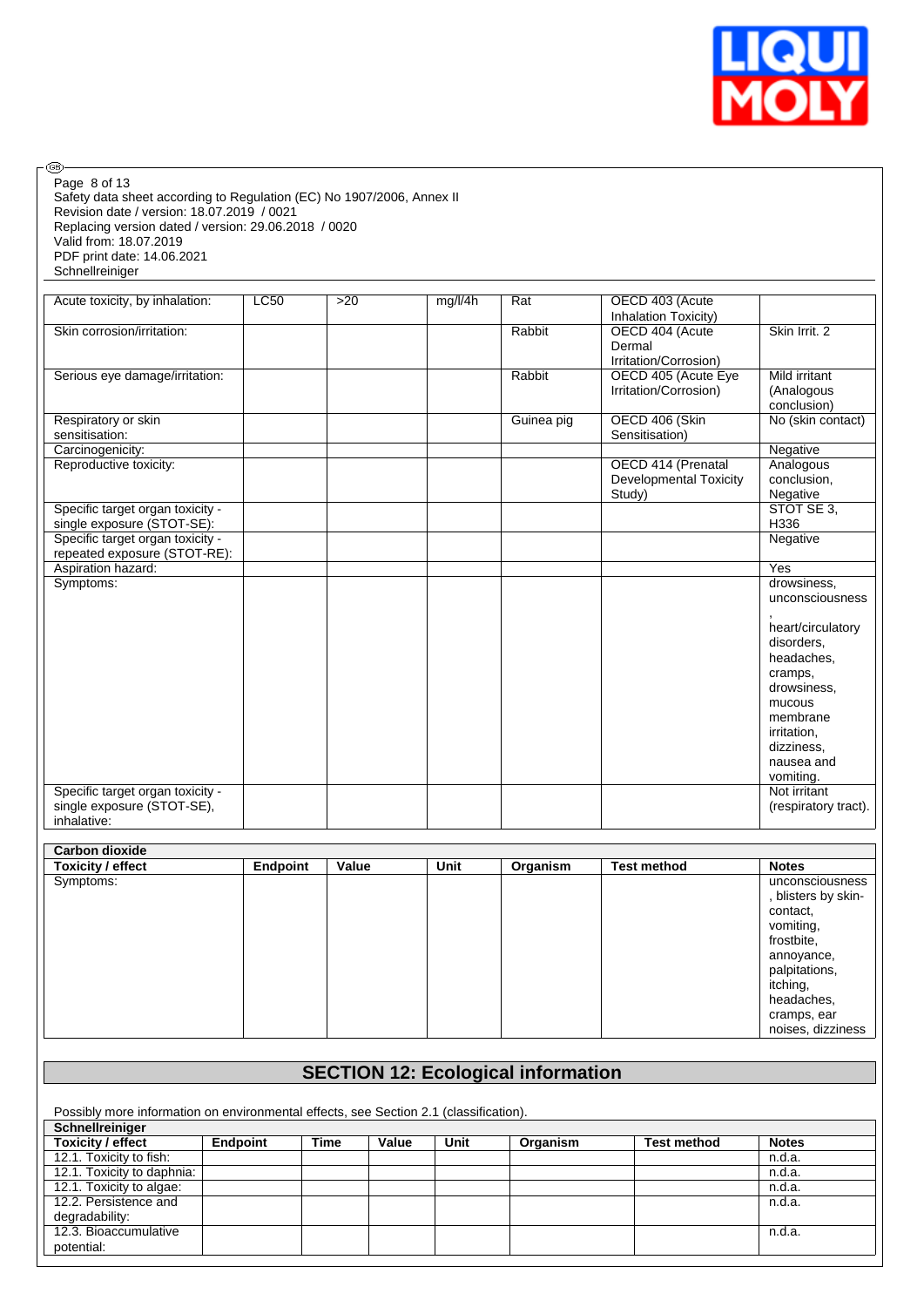

Safety data sheet according to Regulation (EC) No 1907/2006, Annex II Revision date / version: 18.07.2019 / 0021 Replacing version dated / version: 29.06.2018 / 0020 Valid from: 18.07.2019 PDF print date: 14.06.2021 Schnellreiniger Page 9 of 13

◉

| 12.4. Mobility in soil: |  |  |  | n.d.a. |
|-------------------------|--|--|--|--------|
| 12.5. Results of PBT    |  |  |  | n.d.a. |
| and vPvB assessment     |  |  |  |        |
| 12.6. Other adverse     |  |  |  | n.d.a. |
| effects:                |  |  |  |        |

| Hydrocarbons, C6-C7, n-alkanes, isoalkanes, cyclics, <5% n-hexane |              |             |                 |               |                    |                           |                       |
|-------------------------------------------------------------------|--------------|-------------|-----------------|---------------|--------------------|---------------------------|-----------------------|
| <b>Toxicity / effect</b>                                          | Endpoint     | <b>Time</b> | Value           | Unit          | Organism           | <b>Test method</b>        | <b>Notes</b>          |
| 12.3. Bioaccumulative                                             |              |             |                 |               |                    |                           | Concentration in      |
| potential:                                                        |              |             |                 |               |                    |                           | organisms             |
|                                                                   |              |             |                 |               |                    |                           | possible.             |
| 12.1. Toxicity to daphnia:                                        | NOEC/NOEL    | 21d         | 0,17            | mg/l          | Daphnia magna      |                           |                       |
| 12.1. Toxicity to daphnia:                                        | LOEC/LOEL    | 21d         | 0,32            | mg/l          | Daphnia magna      |                           |                       |
| 12.1. Toxicity to fish:                                           | NOEC/NOEL    | 28d         | 2,045           | mg/l          | Oncorhynchus       |                           |                       |
|                                                                   |              |             |                 |               | mykiss             |                           |                       |
| 12.1. Toxicity to fish:                                           | <b>NOELR</b> | 28d         | 2,04            | mg/l          | Salmo gairdneri    |                           |                       |
| 12.1. Toxicity to fish:                                           | LC50         | 96h         | 11,4            | mg/l          | Oncorhynchus       | OECD 203 (Fish,           |                       |
|                                                                   |              |             |                 |               | mykiss             | <b>Acute Toxicity</b>     |                       |
|                                                                   |              |             |                 |               |                    | Test)                     |                       |
| 12.1. Toxicity to fish:                                           | <b>LL50</b>  | 96h         | 11,4            | mg/l          | Salmo gairdneri    | OECD 203 (Fish,           |                       |
|                                                                   |              |             |                 |               |                    | <b>Acute Toxicity</b>     |                       |
|                                                                   |              |             |                 |               |                    | Test)                     |                       |
| 12.1. Toxicity to daphnia:                                        | EC50         | 48h         | 3               | mg/l          | Daphnia magna      | <b>OECD 202</b>           |                       |
|                                                                   |              |             |                 |               |                    | (Daphnia sp.              |                       |
|                                                                   |              |             |                 |               |                    | Acute                     |                       |
|                                                                   |              |             |                 |               |                    | Immobilisation            |                       |
|                                                                   |              |             |                 |               |                    | Test)                     |                       |
| 12.1. Toxicity to daphnia:                                        | <b>NOELR</b> | 48h         | 2,1             | mg/l          | Daphnia magna      |                           |                       |
| 12.1. Toxicity to algae:                                          | <b>EC50</b>  | 72h         | $\overline{30}$ | mg/l          | Pseudokirchneriell | OECD 201 (Alga,           |                       |
|                                                                   |              |             |                 |               | a subcapitata      | Growth Inhibition         |                       |
|                                                                   |              |             |                 |               |                    | Test)                     |                       |
| 12.2. Persistence and                                             |              | 28d         | 81              | $\frac{9}{6}$ | activated sludge   | <b>OECD 301 F</b>         | Readily               |
| degradability:                                                    |              |             |                 |               |                    | (Ready                    | biodegradable,        |
|                                                                   |              |             |                 |               |                    | Biodegradability -        | Analogous             |
|                                                                   |              |             |                 |               |                    | Manometric                | conclusion            |
|                                                                   |              |             |                 |               |                    | <b>Respirometry Test)</b> |                       |
| 12.3. Bioaccumulative                                             | <b>BCF</b>   |             | 242-253         |               |                    |                           |                       |
| potential:                                                        |              |             |                 |               |                    |                           |                       |
| 12.4. Mobility in soil:                                           |              |             |                 |               |                    |                           | Adsorption in         |
|                                                                   |              |             |                 |               |                    |                           | ground., Product      |
|                                                                   |              |             |                 |               |                    |                           | is slightly volatile. |
| Other information:                                                | <b>AOX</b>   |             | $\Omega$        | $\%$          |                    |                           |                       |

| <b>Carbon dioxide</b>    |          |      |       |      |                 |                    |              |
|--------------------------|----------|------|-------|------|-----------------|--------------------|--------------|
| <b>Toxicity / effect</b> | Endpoint | Time | Value | Unit | Organism        | <b>Test method</b> | <b>Notes</b> |
| 12.1. Toxicity to fish:  | LC50     | 96h  | 35    | mg/l | Salmo gairdneri |                    |              |
| Other information:       | Log Kow  |      | 0.83  |      |                 |                    |              |
| 12.6. Other adverse      |          |      |       |      |                 |                    | Greenhouse   |
| effects:                 |          |      |       |      |                 |                    | effect       |
| Global warming           |          |      |       |      |                 |                    |              |
| potential (GWP):         |          |      |       |      |                 |                    |              |

### **SECTION 13: Disposal considerations**

### **13.1 Waste treatment methods**

### **For the substance / mixture / residual amounts**

EC disposal code no.:

The waste codes are recommendations based on the scheduled use of this product.

Owing to the user's specific conditions for use and disposal, other waste codes may be

allocated under certain circumstances. (2014/955/EU)

16 05 04 gases in pressure containers (including halons) containing hazardous substances Recommendation: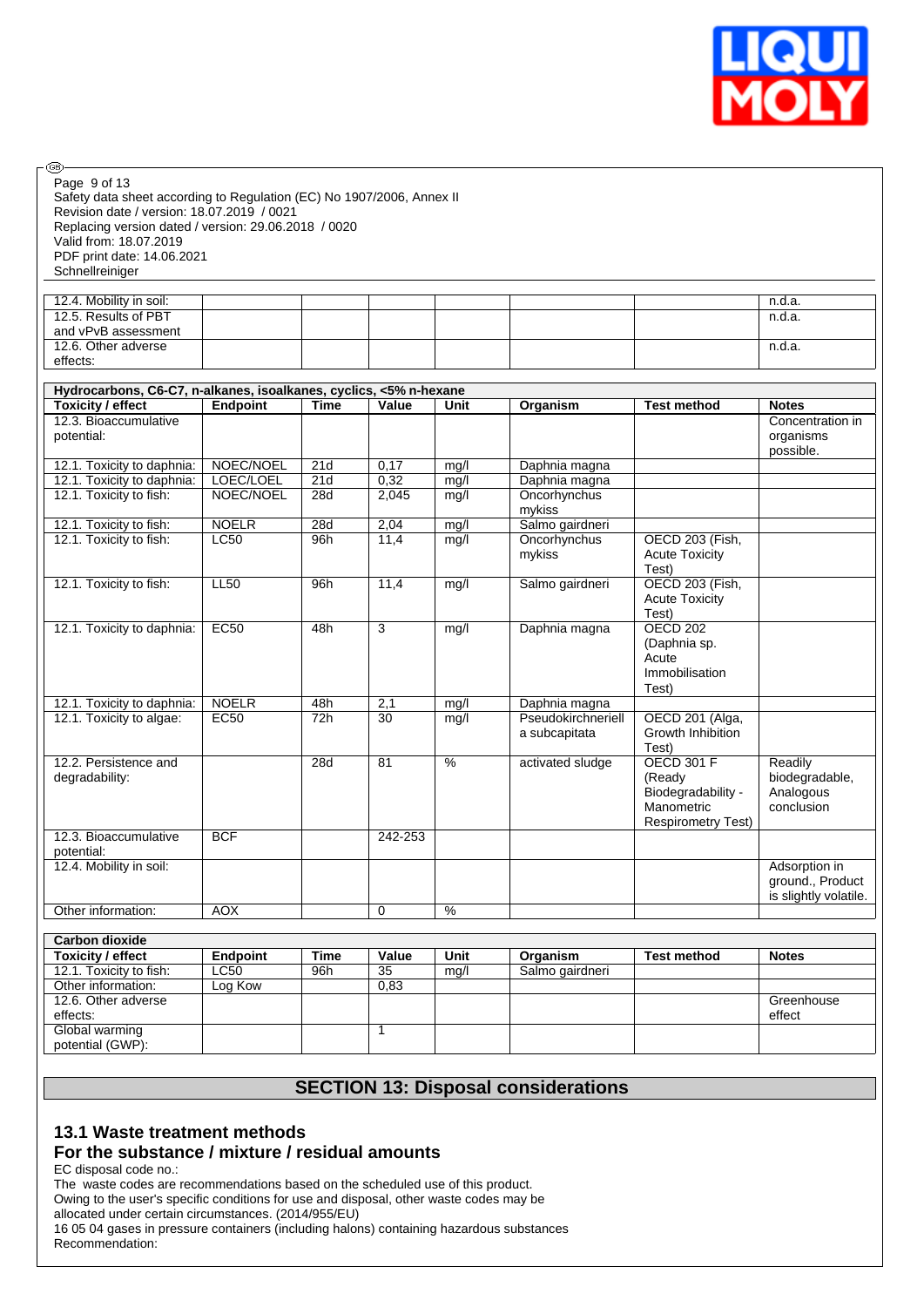

Safety data sheet according to Regulation (EC) No 1907/2006, Annex II Revision date / version: 18.07.2019 / 0021 Replacing version dated / version: 29.06.2018 / 0020 Valid from: 18.07.2019 PDF print date: 14.06.2021 **Schnellreiniger** Page 10 of 13

Sewage disposal shall be discouraged. Pay attention to local and national official regulations. Take full aerosol cans to problem waste collection. Take emptied aerosol cans to valuable material collection.

#### **For contaminated packing material**

**®** 

Pay attention to local and national official regulations. Do not perforate, cut up or weld uncleaned container.

# **SECTION 14: Transport information**

| <b>General statements</b>                                                                                                                  |                           |
|--------------------------------------------------------------------------------------------------------------------------------------------|---------------------------|
| 14.1. UN number:                                                                                                                           | 1950                      |
| Transport by road/by rail (ADR/RID)                                                                                                        |                           |
|                                                                                                                                            |                           |
| 14.2. UN proper shipping name:<br>UN 1950 AEROSOLS                                                                                         |                           |
| 14.3. Transport hazard class(es):                                                                                                          | 2.1                       |
| 14.4. Packing group:                                                                                                                       |                           |
| Classification code:                                                                                                                       | 5F                        |
| LQ:                                                                                                                                        | 1 <sup>1</sup>            |
| 14.5. Environmental hazards:                                                                                                               | environmentally hazardous |
| Tunnel restriction code:                                                                                                                   | D                         |
|                                                                                                                                            |                           |
| Transport by sea (IMDG-code)                                                                                                               |                           |
| 14.2. UN proper shipping name:                                                                                                             |                           |
| AEROSOLS (HYDROCARBONS, C6-C7, N-ALKANES, ISOALKANES, CYCLICS, < 5% N-HEXANE)                                                              |                           |
| 14.3. Transport hazard class(es):                                                                                                          | 2.1                       |
| 14.4. Packing group:                                                                                                                       |                           |
| EmS:                                                                                                                                       | $F-D, S-U$                |
| Marine Pollutant:                                                                                                                          | Yes                       |
| 14.5. Environmental hazards:                                                                                                               | environmentally hazardous |
| Transport by air (IATA)                                                                                                                    |                           |
| 14.2. UN proper shipping name:                                                                                                             |                           |
| Aerosols, flammable                                                                                                                        |                           |
| 14.3. Transport hazard class(es):                                                                                                          | 2.1                       |
| 14.4. Packing group:                                                                                                                       |                           |
| 14.5. Environmental hazards:                                                                                                               | Not applicable            |
| 14.6. Special precautions for user                                                                                                         |                           |
| Persons employed in transporting dangerous goods must be trained.                                                                          |                           |
| All persons involved in transporting must observe safety regulations.                                                                      |                           |
| Precautions must be taken to prevent damage.                                                                                               |                           |
| 14.7. Transport in bulk according to Annex II of MARPOL and the IBC Code                                                                   |                           |
|                                                                                                                                            |                           |
| Freighted as packaged goods rather than in bulk, therefore not applicable.<br>Minimum amount regulations have not been taken into account. |                           |
| Danger code and packing code on request.                                                                                                   |                           |
| Comply with special provisions.                                                                                                            |                           |
|                                                                                                                                            |                           |

### **SECTION 15: Regulatory information**

### **15.1 Safety, health and environmental regulations/legislation specific for the substance or mixture**

Observe restrictions:

Comply with national regulations/laws governing the protection of young people at work (national implementation of the Directive 94/33/EC)! Comply with trade association/occupational health regulations.

Directive 2012/18/EU ("Seveso III"), Annex I, Part 1 - The following categories apply to this product (others may also need to be considered according to storage, handling etc.):

| .                 |                  |                                      |                                      |
|-------------------|------------------|--------------------------------------|--------------------------------------|
| Hazard categories | Notes to Annex I | Qualifying quantity (tonnes) of      | Qualifying quantity (tonnes) of      |
|                   |                  | dangerous substances as              | dangerous substances as              |
|                   |                  | referred to in Article 3(10) for the | referred to in Article 3(10) for the |
|                   |                  | application of - Lower-tier          | application of - Upper-tier          |
|                   |                  | requirements                         | requirements                         |
|                   |                  |                                      |                                      |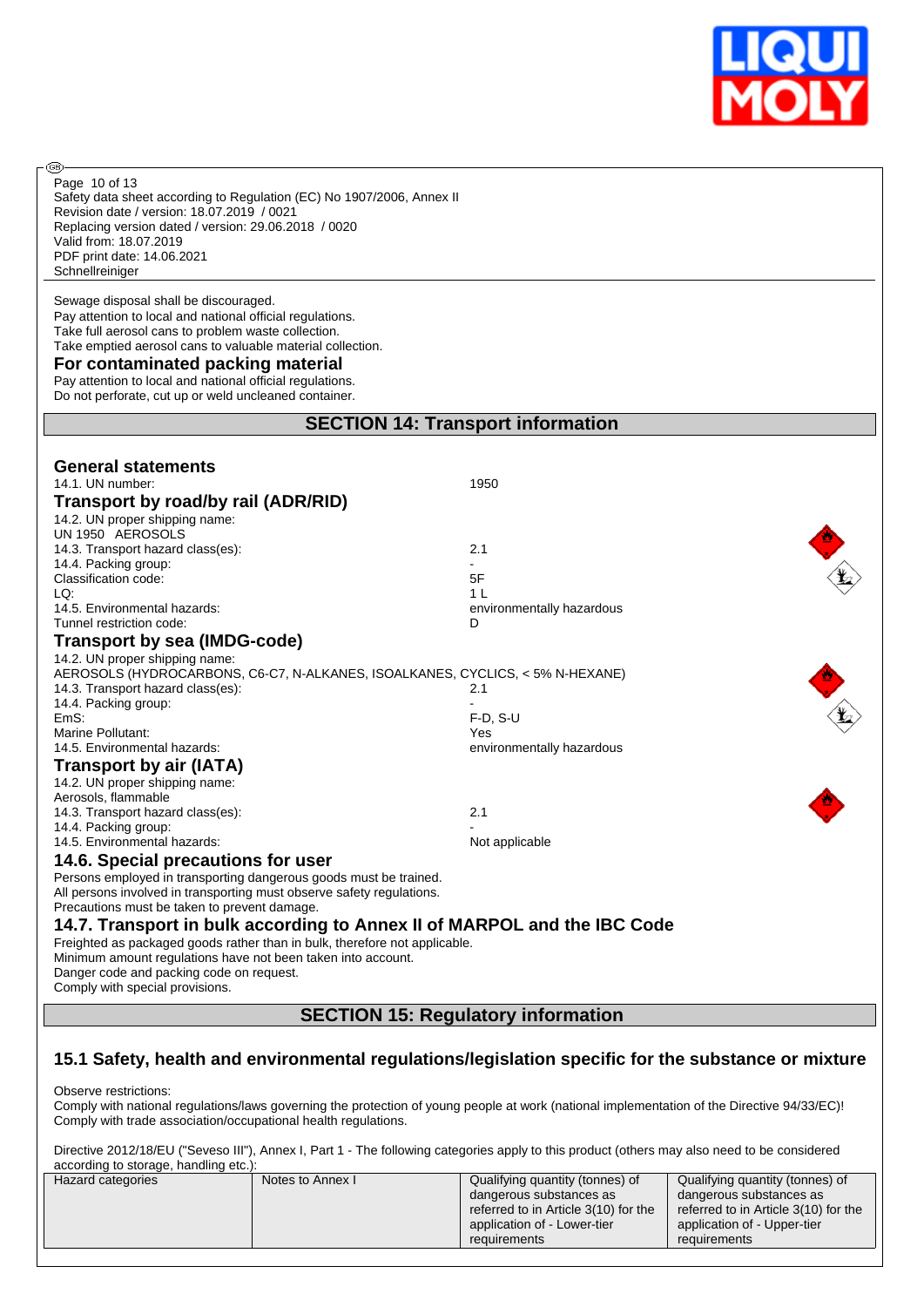

Page 11 of 13

**®** 

Safety data sheet according to Regulation (EC) No 1907/2006, Annex II Revision date / version: 18.07.2019 / 0021 Replacing version dated / version: 29.06.2018 / 0020 Valid from: 18.07.2019 PDF print date: 14.06.2021 Schnellreiniger

| $\Gamma$<br>--                                                                                                                                    |  | 200          | 500             |
|---------------------------------------------------------------------------------------------------------------------------------------------------|--|--------------|-----------------|
| P <sub>3</sub> b                                                                                                                                  |  | 5000 (netto) | 50000<br>(netto |
| of Directive 2012/18/EU, in particular those named in the tables here and notes 1-6,<br>The Notes to Annex 1<br>` must be taken into account when |  |              |                 |

assigning categories and qualifying quantities.

Directive 2010/75/EU (VOC): 652,1 g/l<br>Directive 2010/75/EU (VOC): 652,1 g/l Directive 2010/75/EU  $(VOC)$ :

### **REGULATION (EC) No 648/2004**

30 % and more aliphatic hydrocarbons

Observe incident regulations.

#### **15.2 Chemical safety assessment**

A chemical safety assessment is not provided for mixtures.

### **SECTION 16: Other information**

Revised sections: 2

Employee training in handling dangerous goods is required. These details refer to the product as it is delivered. Employee instruction/training in handling hazardous materials is required.

### **Classification and processes used to derive the classification of the mixture in accordance with the ordinance (EG) 1272/2008 (CLP):**

| <b>Classification in accordance with regulation</b><br>(EC) No. 1272/2008 (CLP) | <b>Evaluation method used</b>                      |
|---------------------------------------------------------------------------------|----------------------------------------------------|
| Skin Irrit. 2, H315                                                             | Classification according to calculation procedure. |
| Asp. Tox. 1, H304                                                               | Classification according to calculation procedure. |
| <b>STOT SE 3, H336</b>                                                          | Classification according to calculation procedure. |
| Aquatic Chronic 2, H411                                                         | Classification according to calculation procedure. |
| Aerosol 1, H222                                                                 | Classification based on test data.                 |
| Aerosol 1, H229                                                                 | Classification based on test data.                 |

The following phrases represent the posted Hazard Class and Risk Category Code (GHS/CLP) of the product and the constituents (specified in Section 2 and 3).

H225 Highly flammable liquid and vapour. --- ---

H304 May be fatal if swallowed and enters airways. H315 Causes skin irritation.

H336 May cause drowsiness or dizziness. H411 Toxic to aquatic life with long lasting effects.

Skin Irrit. — Skin irritation Asp. Tox. — Aspiration hazard STOT SE — Specific target organ toxicity - single exposure - narcotic effects Aquatic Chronic — Hazardous to the aquatic environment - chronic Aerosol — Aerosols Flam. Liq. — Flammable liquid

### **Any abbreviations and acronyms used in this document:**

acc., acc. to according, according to

ADR Accord européen relatif au transport international des marchandises Dangereuses par Route (= European Agreement concerning the International Carriage of Dangerous Goods by Road)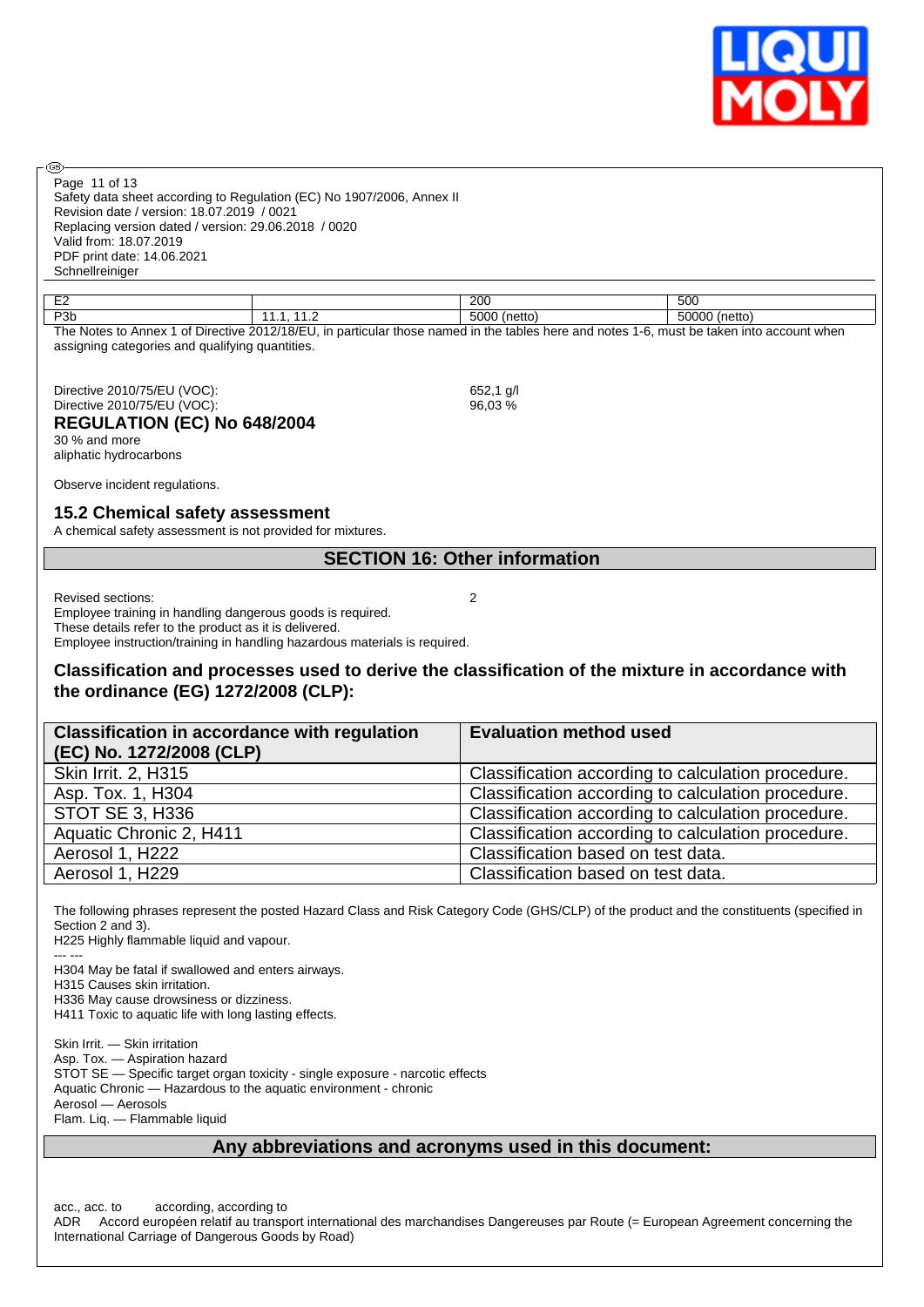

**®** Page 12 of 13Safety data sheet according to Regulation (EC) No 1907/2006, Annex II Revision date / version: 18.07.2019 / 0021 Replacing version dated / version: 29.06.2018 / 0020 Valid from: 18.07.2019 PDF print date: 14.06.2021 Schnellreiniger AOX Adsorbable organic halogen compounds approx. approximately Art., Art. no. Article number ASTM ASTM International (American Society for Testing and Materials) ATE Acute Toxicity Estimate BAM Bundesanstalt für Materialforschung und -prüfung (Federal Institute for Materials Research and Testing, Germany) BAuA Bundesanstalt für Arbeitsschutz und Arbeitsmedizin (= Federal Institute for Occupational Health and Safety, Germany) BSEF The International Bromine Council bw body weight CAS Chemical Abstracts Service<br>CLP Classification. Labelling and Classification, Labelling and Packaging (REGULATION (EC) No 1272/2008 on classification, labelling and packaging of substances and mixtures) CMR carcinogenic, mutagenic, reproductive toxic DMEL Derived Minimum Effect Level DNEL Derived No Effect Level dw dry weight e.g. for example (abbreviation of Latin 'exempli gratia'), for instance EC European Community ECHA European Chemicals Agency EEC European Economic Community EINECS European Inventory of Existing Commercial Chemical Substances ELINCS European List of Notified Chemical Substances EN European Norms EPA United States Environmental Protection Agency (United States of America) etc. et cetera EU European Union EVAL Ethylene-vinyl alcohol copolymer<br>Fax. Fax number Fax. Fax number gen. general GHS Globally Harmonized System of Classification and Labelling of Chemicals GWP Global warming potential IARC International Agency for Research on Cancer IATA International Air Transport Association IBC (Code) International Bulk Chemical (Code) IMDG-code International Maritime Code for Dangerous Goods incl. including, inclusive IUCLID International Uniform Chemical Information Database IUPAC International Union for Pure Applied Chemistry LC50 Lethal Concentration to 50 % of a test population LD50 Lethal Dose to 50% of a test population (Median Lethal Dose)<br>LO limited Quantities LQ Limited Quantities<br>MARPOL lnternati International Convention for the Prevention of Marine Pollution from Ships n.a. not applicable n.av. not available n.c. not checked n.d.a. no data available OECD Organisation for Economic Co-operation and Development org. organic PBT persistent, bioaccumulative and toxic<br>PE Polyethylene Polyethylene PNEC Predicted No Effect Concentration ppm parts per million PVC Polyvinylchloride REACHRegistration, Evaluation, Authorisation and Restriction of Chemicals (REGULATION (EC) No 1907/2006 concerning the Registration, Evaluation, Authorisation and Restriction of Chemicals) REACH-IT List-No. 9xx-xxx-x No. is automatically assigned, e.g. to pre-registrations without a CAS No. or other numerical identifier. List Numbers do not have any legal significance, rather they are purely technical identifiers for processing a submission via REACH-IT. RID Règlement concernant le transport International ferroviaire de marchandises Dangereuses (= Regulation concerning the International Carriage of Dangerous Goods by Rail) SVHC Substances of Very High Concern Tel. Telephone UN RTDG United Nations Recommendations on the Transport of Dangerous Goods VOC Volatile organic compounds vPvB very persistent and very bioaccumulative